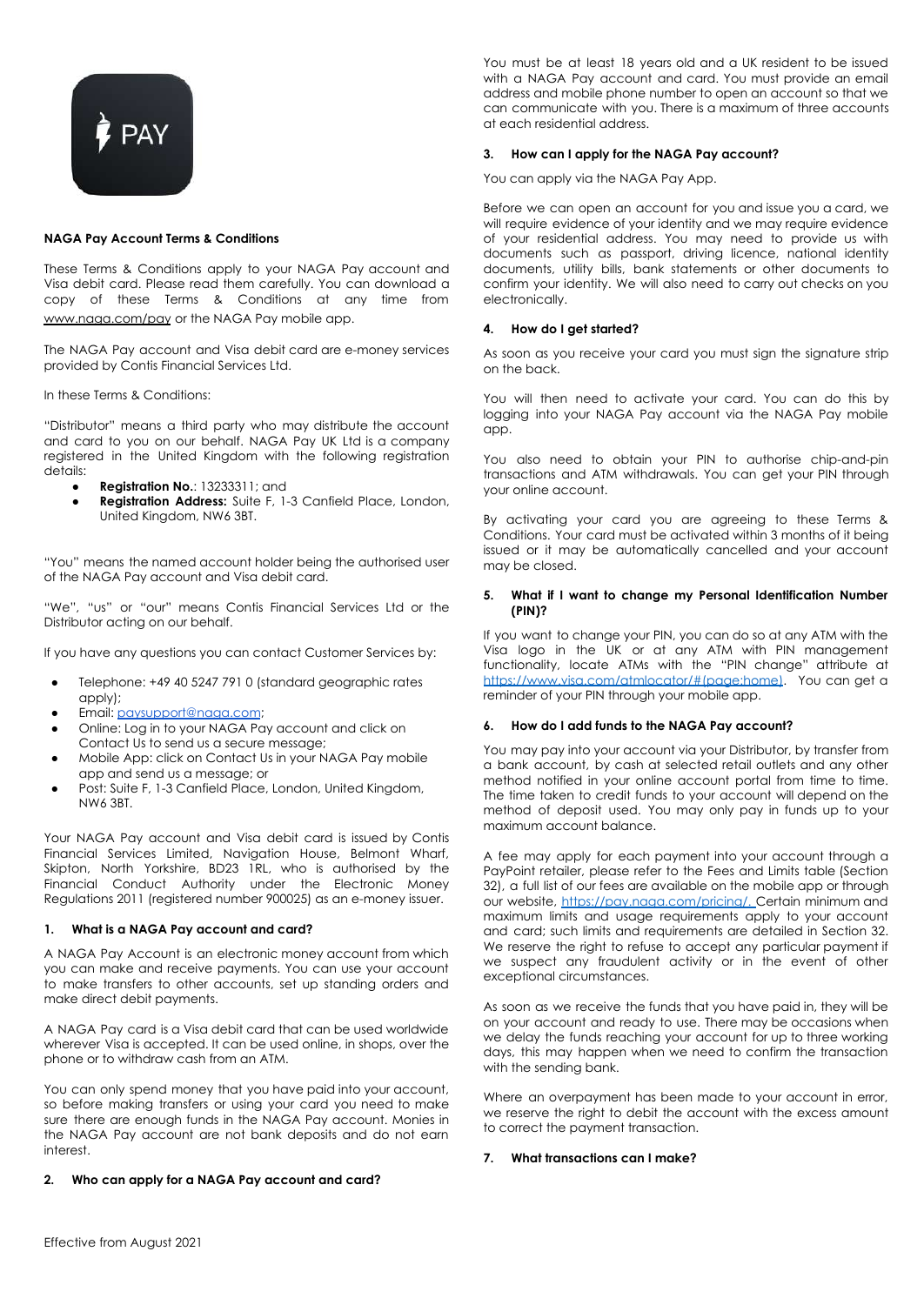You can make the following transactions from your NAGA Pay account:

- **Faster Payment to a UK bank account** you can send a faster payment to another person or business using their sort code and account number, you can check if a sort code accepts faster payments at [http://www.fasterpayments.org.uk/consumers/sort-code](http://www.fasterpayments.org.uk/consumers/sort-code-checker)[checker](http://www.fasterpayments.org.uk/consumers/sort-code-checker). You should make sure that the sort code and account number are correct before you submit the transaction. Faster payments can be sent on the day you authorise the transaction, for a date in the future that you specify or as a regular payment at the dates and frequency you choose. Same day faster payments will ordinarily be available at the receiving account within two hours of being submitted;
- **CHAPS to a UK bank account** you can send a CHAPS payment to another person or business using their sort code and account number. If the request is received after 2.30pm for same day bank transfers, the instruction will be deemed to have been received by us on the following business day.
- **Transfer to another NAGA Pay account holder** you may search for an account holder using their mobile phone number, email address or username and then specify the amount of the transfer.
- **Direct Debits** an instruction you set up with the organisation you are paying. It authorises the organisation to collect varying amounts from your account – but only if you've been given advanced notice of the amounts and dates of collection. Once you have agreed those, the money is deducted automatically.

An account transaction is authorised by you when you access your online account using your personal security details and submit a transaction request or where you have set up a Direct Debit instruction. You must ensure that you input the correct bank account details for any payment you request from your account.

A transaction is authorised by you when you access your NAGA Pay account using your personal security details and submit a faster payment or transfer request.

You can use your NAGA Pay card to authorise the following transactions to merchants that accept Visa Debit card payments:

- **Chip and PIN card payments** by inserting your NAGA Pay card in the terminal and inputting your PIN;
- **Magnetic Stripe card payments** to any merchant that cannot accept Chip and PIN cards by signing the sales voucher;
- **Contactless card payments** by waving the NAGA Pay card over the contactless card reader;
- **Internet card payments** to online merchants by providing the NAGA Pay card details and any other security details such as your secure code credentials as requested by the online merchant;
- **Mail order or telephone order card payments** to merchants by providing the NAGA Pay card details as requested by the merchant;
- **ATM cash withdrawals** at ATMs displaying the Visa logo by inserting your NAGA Pay card at the ATM, inputting your PIN and following the instructions at the ATM;
- **E-wallet payments** by adding your card to the Samsung Pay, Google Pay or Apple Pay (when available) wallets in your mobile phone and waving your mobile phone over the contactless card reader or checking the e-wallet option online. You authorise the e-wallet transaction using your mobile phone security protocol which may include biometric information such as fingerprint or face ID on your mobile phone.

Like other payment cards, we cannot guarantee a third party or ATM will accept your card.

You may, in addition, be required to enter a one-time passcode or other security information including, if available and you opt for this type of identification, biometric information to authorise a transaction or make account amendments. One-time passcodes will be sent to the mobile phone number registered to your account.

As soon as a transaction is authorised we will deduct the value of your transaction from the available balance on your account. Fees may be deducted at the time of authorisation or when the transaction has been confirmed through the Visa system. A full breakdown of each transaction, including charges, will be available to view on your online account portal.

Once we have received authorisation for a transaction we will transfer funds to the retailer within 3 days, or to a bank or financial institution on the day we receive the authorisation or the day you requested the payment to be made for future dated transactions. A transaction will be received as follows:

- for NAGA Pay card transactions, at the time we receive the transaction instruction from the retailer or ATM operator;
- for faster payment transactions or transfers to NAGA Pay account holders at the time you ask us to complete the transaction. Same day faster payments will ordinarily be available at the receiving account within two hours of being submitted.

## **8. Can I cancel a transaction?**

Generally, authorisation for a transaction may not be withdrawn by you. However, you may be able to withdraw your authorisation where you have authorised a transaction which will take place on a future date. However, where a specific date is agreed, you may not revoke a payment order after the end of the business day preceding the agreed date.

You can cancel a Direct Debit or standing order mandate at any time by contacting us and you can manage cancellations online through your account or on the mobile app. If you want to make sure that no further payments are made under a Direct Debit you should cancel three working days before the day on which the next payment is due to be made. You must also contact the originator of the Direct Debit. You cannot normally cancel a single payment which is due to be made under a continuing Direct Debit unless you dispute the amount or date of a payment advised to you in an advance notice issued under the terms of a variable Direct Debit authority. In any other circumstances the whole Direct Debit authority must be cancelled.

To withdraw your authorisation of a Visa debit card continuous payment authority, you must notify the retailer before the close of business on the business day before the day on which the transaction was due to take place and provide us with a copy of the notice if requested.

We may charge you an Administration Fee if a transaction is revoked by you under this paragraph. Please refer to the Fees and Limits in Section 32, a full list of our fees are available on the mobile app or through our website, <https://pay.naga.com/pricing/>

## **9. Can I pay for things in a foreign currency?**

Your card is denominated in British Pounds Sterling. If you make a purchase or an ATM withdrawal in any other currency we will convert the sum into pounds sterling using the exchange rate set by Visa on the day they process the transaction, this may differ from the actual date of the transaction.

An international card transaction fee will apply to each of these transactions (see the Fees and Limits table (Section 32).

Any changes to the exchange rate used to convert foreign transactions will be made immediately. You can find the exchange rate for a transaction made in a currency other than pounds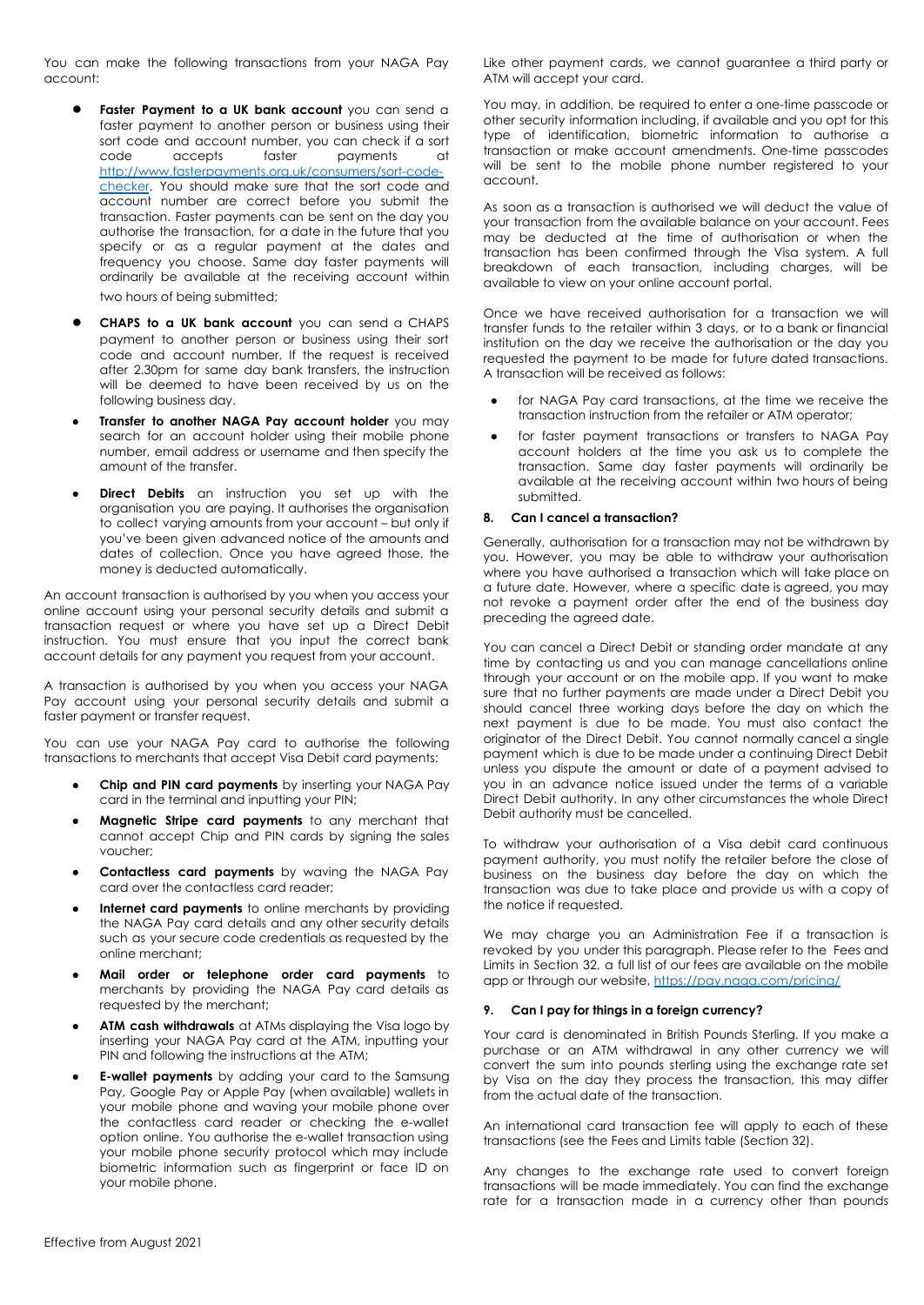| sterling                                                  | on |  | given | date | at: |  |  |
|-----------------------------------------------------------|----|--|-------|------|-----|--|--|
| https://www.visaeurope.com/making-payments/exchange-rates |    |  |       |      |     |  |  |

### **10. Is there anything I can't buy with my NAGA Pay card?**

You may not use your card for illegal purposes. It also cannot be used for a limited number of specified transactions. Please see our website for details.

### **11. How can I check my NAGA Pay account?**

You can check your account by accessing it securely through our mobile appl. Your statement will show:

- information on the payee of each transaction and a reference enabling you to identify each payment transaction;
- the amount of the transaction shown in the currency in which the transaction was paid or debited to the account;
- the amount of charges for the transaction:
- the exchange rate used in the payment transaction (where applicable); and
- the date the transaction is authorised or posted on to the account.

This information is accessible at all times via your online account portal, is available free of charge, and can be stored and reproduced as necessary. Paper statements are available on request and are subject to a fee (see Fees and Limits in Section 32, a full list of our fees are available on the mobile app or through our website, [https://pay.naga.com/pricing/.](https://pay.naga.com/pricing/)

You may, in addition, be required to enter a one-time passcode or other security information including, if available and you opt for this type of identification, biometric information to access your account. One time passcodes will be sent to the mobile phone number registered to your account.

## **12. How long will the NAGA Pay card last?**

Your card will be valid for 3 years. You will not be able to use your card after its expiry date. This agreement shall terminate when your card is cancelled or expires and is not replaced.

#### **13. Does the NAGA Pay account and card have spending limits?**

You can only spend the money that is paid into your account. Limits also apply to daily ATM withdrawals, and other limits may be applied to the amount of spend and the number of transactions you can perform. See the Fees and Limits in Section 32, a full list of our fees are available on the mobile app or through our website, [https://pay.naga.com/pricing/.](https://pay.naga.com/pricing/)

If, for any reason, the transaction is completed when there are insufficient funds in your account then you will have to reimburse the shortfall to us, unless it is due to an error by the retailer with whom you made the transaction.

We may collect this shortfall from any card you have with us or from any funds which you subsequently pay into your account. We may suspend your cards until the negative balance is restored and charge you an Administration Fee (see the Fees and Limits on our website, <https://pay.naga.com/pricing/> or though our mobile app ) for transactions that you make using your card that results in a negative balance or increases the negative balance on your account.

#### **14. What if I have been overcharged or charged for transactions I didn't make?**

If you dispute a transaction that has been processed on your card you should contact the merchant first as this may lead to the quickest resolution. If the dispute cannot be resolved with the merchant or you dispute any other account transaction you should contact us without undue delay and in any event within 13 months on becoming aware of any unauthorised or incorrectly executed payment transaction.

Where you have informed us that an executed payment was not authorised by you in accordance with these Terms and Conditions,

and you have taken all reasonable steps to keep safe personalised security information, keep your card secure, not disclosed your PIN or security information to anyone else and not acted fraudulently, we will:

- a) refund the amount of the unauthorised payment to you; and
- b) restore the debited payment account to the state it would have been in had the unauthorised payment not taken place.

Beyond this, we will have no further liability to you. Where payee details provided by you are incorrect, we are not liable for non-execution or defective execution of the payment transaction, but we will make reasonable efforts to recover the funds involved in the payment transaction and notify you of the outcome.

You may be entitled to claim a refund in relation to transactions where:

- the transaction was not authorised under these Terms and Conditions;
- we are responsible for a transaction which we fail to execute or incorrectly execute. In these circumstances, we will refund to you the amount of the non-executed or defective payment transaction and restore the debited payment account to the state in which it would have been had the defective payment transaction not taken place. We will also refund to you: (a) any direct charges for which you are responsible; and (b) any interest which you must pay, as a consequence of the non-execution or defective execution of the payment transaction; or
- a pre-authorised transaction did not specify the exact amount at the time of its authorisation and the amount charged is more than could reasonably be expected, taking into account previous spending patterns on the card and the circumstances of the transaction. We will either refund the full amount of the payment transaction; or provide justification for refusing to refund the payment transaction. Any refund or justification for refusing a refund will be provided within 10 business days of receiving a request for a refund or, where applicable, within 10 business days of receiving any further information requested. A claim for a refund in these circumstances will not be accepted if the amount of the transaction was made available to you at least 4 weeks before the transaction date or if the claim is made more than 8 weeks after being charged to your account.

If you allow payments to be made from your account using the UK Direct Debit Scheme, the Direct Debit Guarantee (which you'll be given on the Direct Debit form or Direct Debit confirmation) will apply instead of the terms contained above and in section 17.

## **15. What about security?**

You must keep your card and security credentials safe and not let anyone else know or use them. You must keep your security information secret at all times; never disclose your PIN or security information to anyone and do not store details of your PIN with your card. Security information includes your login and password details used to access your account or any other website where your card or account details are stored. We also recommend that you check the balance on your account regularly on the mobile app, account portal or by contacting Customer Services.

#### **16. What if my NAGA Pay card is lost or stolen or my account details are compromised?**

If you lose your card or it is stolen, or you suspect that someone else has found out your PIN or security information or accessed your account without your permission, you must tell us without undue delay by calling us or logging onto your account through the mobile app or website and notifying us. Your card will be cancelled immediately and your account may be blocked. We run a dedicated line for lost or stolen cards; the number is +44 (0)333 202 3645 and calls are charged at the standard geographical rate. If, after reporting a lost card, you subsequently find the card you must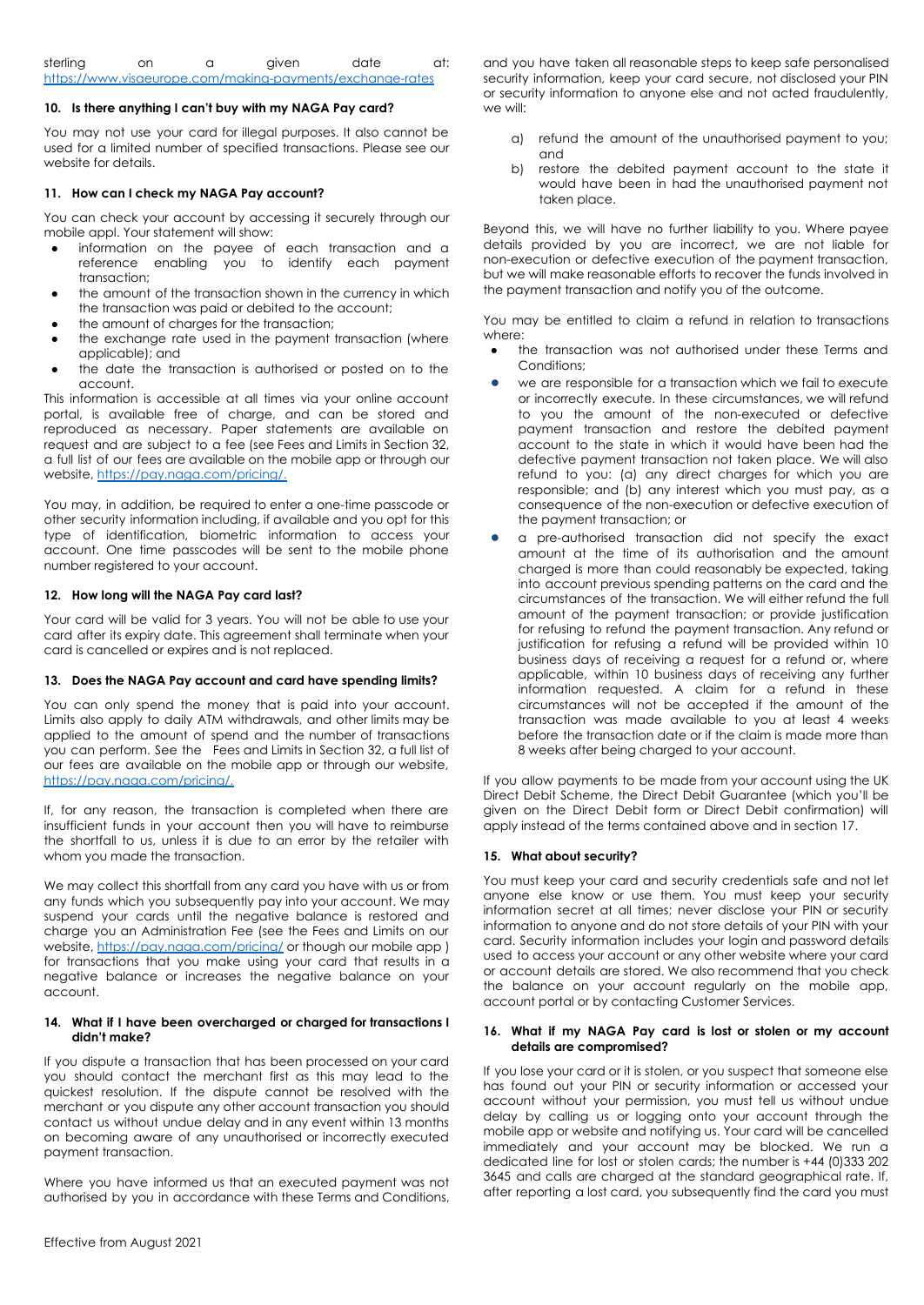not use it. Cut it in half through the signature box, magnetic strip and chip.

If you ask us to do so, and provided that you provide information and assistance that we request from you, we will investigate any disputed transaction or misuse of your card or account.

If the investigations show that any disputed transaction was authorised by you, or you have acted fraudulently or with gross negligence (for example by failing to keep your card, security information or PIN secure or by failing to notify us without delay on becoming aware of the loss, theft, misappropriation or unauthorised use of the card or account), then we will not refund the transaction amount and you will be fully liable for all losses incurred because of the unauthorised use of the card or account.

If the investigations show that you have not acted fraudulently or with gross negligence, your maximum loss or liability to us for any unauthorised transaction will be limited to £35 and we will process a refund as soon as practicable, and in any event no later than the end of the business day following the day after we receive your notification.

### **17. Will you ever block a transaction without me asking?**

We may refuse to pay a transaction or honour a Direct Debit:

- if we are concerned about security of your card or account or we suspect your card or account is being used in an unauthorised or fraudulent manner;
- if sufficient funds are not paid into your account at the time of a transaction to cover the amount of the transaction and any applicable fees;
- if there is negative balance on your account;
- if we have reasonable grounds to believe that you are not using the card or account in accordance with these Terms & Conditions;
- if we believe that a transaction is potentially suspicious or illegal (for example, if we believe that a transaction is being made fraudulently); or
- because of errors, failures (whether mechanical or otherwise) or refusal to process a transaction by merchants, payment processors or payment schemes such as Visa, Faster Payments, BACS or CHAPS.

If we refuse a transaction, we will tell you why immediately, if we can, unless it would be unlawful for us to do so. You may correct any information we hold and which may have caused us to refuse a transaction by contacting Customer Services.

## **18. Can I cancel my NAGA Pay account and card?**

You have a legal right to cancel your account and card up to 14 days from the date your account is opened without incurring any penalty and we will refund any card issue fees. We may charge you a Card Cancellation Fee if we have already incurred costs by ordering a card in your name. You can also cancel your card any time after the 14 day period subject to a Redemption Fee (the Fees and Limits in Section 32, a full list of our fees are available on the mobile app, through our website, <https://pay.naga.com/pricing/>) by contacting Customer Services. You should also cut your cancelled card in half through the signature box, magnetic strip and chip.

All fees and charges will be apportioned up until the time of the termination of the contract, and any fees and charges paid in advance will be reimbursed proportionally. You will not be entitled to a refund of money you have already spent on transactions authorised, or pending or any fees for use of the card or account before the card or account is cancelled or expires.

### **19. Could my NAGA Pay account be cancelled?**

We may cancel your account and this agreement by giving you at least two months' notice. Reasons for cancellation may include:

- if this agreement or your card expires;
- if you break an important part of this agreement, or repeatedly break the agreement and fail to resolve the matter in a timely manner;
- if you act in a manner that is threatening or abusive to our staff, or any of our representatives; or
- if you fail to pay fees or charges that you have incurred or fail to pay back any negative balance on your card.

We may also cancel your account immediately if we:

- suspect unauthorised or fraudulent use of your card or account;
- have any other security concerns; or
- need to do so to comply with the law.

We may also deny access to your card and/ or account where we consider it to be at risk of money laundering or terrorism financing, fraud or other criminal activity. Should we need to take these actions and where possible, we will give reasons for doing so except where restricted by law.

In these circumstances, you must tell us what you want us to do with any unused funds. You must do this within 3 months of the date we tell you that your account is cancelled.

### **20. Can I get money back once I have put it on?**

You can clear the balance on your account through spending, ATM withdrawals, or transfers to other bank accounts in British Pounds Sterling. Please refer to the Fees and Limits in Section 32, a full list of our fees are available on the mobile app or through our website, https://pay.naga.com/pricing/.

Alternatively, you may request a refund of the funds on your account by contacting Customer Services and confirming that your card has been destroyed by cutting it up. We will transfer your funds back to you at no cost to you, unless:

- you are requesting redemption before termination or expiry of this agreement;
- you cancel this agreement before any agreed termination or expiry date; or
- you request redemption more than one year after the date of termination or expiry of this agreement.

If one of these situations does apply then we will charge a Redemption Fee, please refer to the Fees and Limits in Section 32, a full list of the our fees are available on the mobile app or through our website, <https://pay.naga.com/pricing/>.

We will not redeem the value of the funds on your account to you if your request for redemption of the funds is more than six years after the date of termination or expiry of this agreement.

All funds will be returned to a bank account of your choice in British Pounds Sterling. We reserve the right to see proof of your ownership of the bank account before transferring funds to it. To enable us to comply with our legal obligations, we may ask you to provide us with certain information such as identification documents before we can process your refund request.

Please also refer to section 27 below for the circumstances in which we do not give you a refund.

#### **21. Is money on my NAGA Pay account protected like my bank account?**

The account and associated card is an electronic money product and although it is a product regulated by the Financial Conduct Authority, it is not covered by the Financial Services Compensation Scheme. No other compensation scheme exists to cover losses claimed in connection with the account and associated card. We will however ensure that any funds received by you are held in a segregated account so that should we become insolvent your funds will be protected against claims made by our creditors.

#### **22. What if I have a complaint?**

If you are unhappy in any way with your card and account or the way it is managed, you can contact Customer Services so we can investigate the circumstances for you. Any complaints you have will be dealt with quickly and fairly.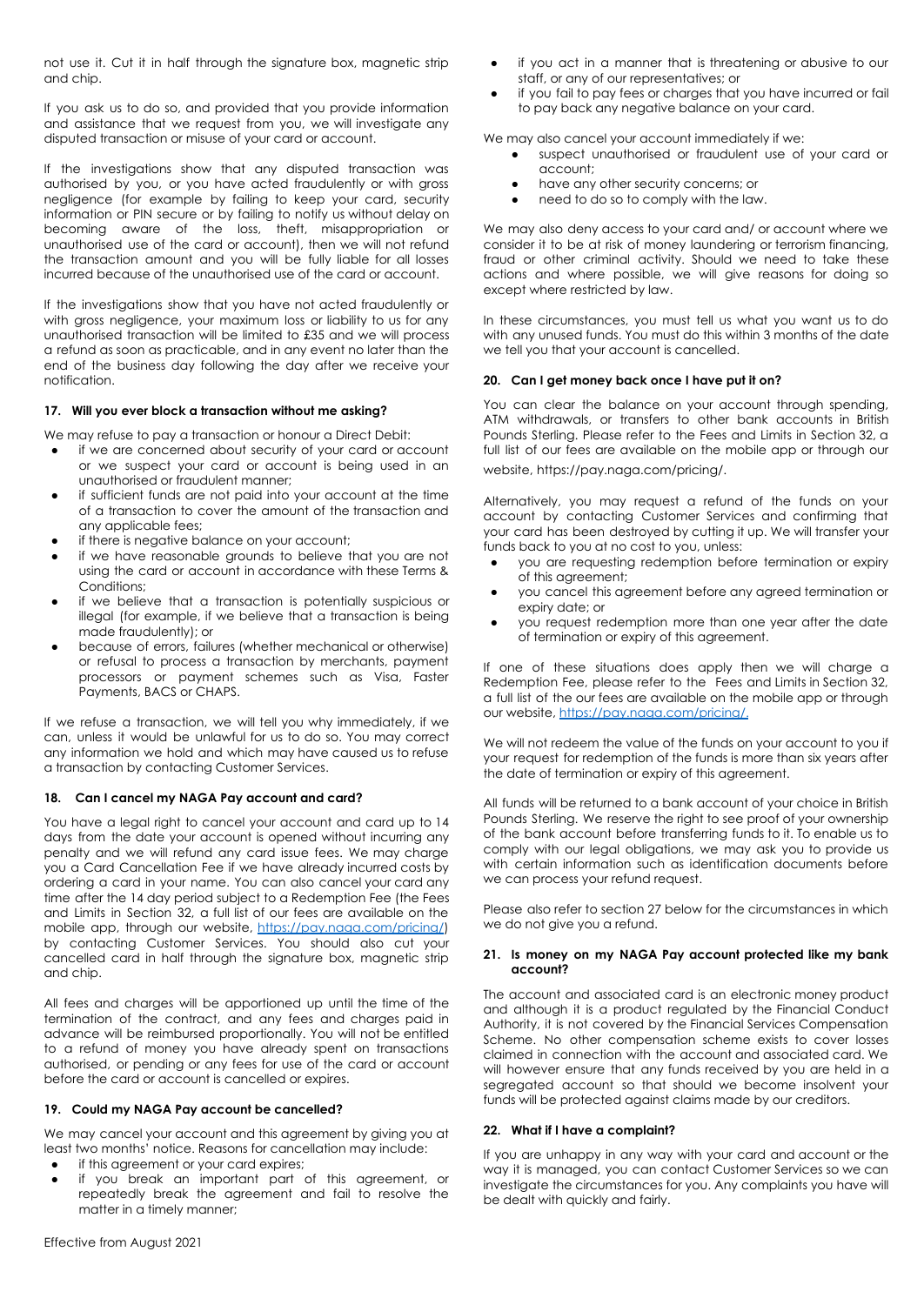We will make every possible effort to address all points of complaint by email. We will respond within 15 business days upon receiving the complaint. If a full response cannot be providing within these timeframes, we will send a holding reply with a full response to follow within 35 business days.

If we are unable to resolve your complaint to your satisfaction you may contact the Financial Ombudsman Service at Exchange Tower, London, E14 9SR. Telephone: +44 (0)800 023 4 567 from landlines, +44 (0)300 123 9 123 from mobile phones or +44 (0)20 7964 0500 for calls from outside the UK and e-mail: complaint.info@financial-ombudsman.org.uk.

## **23. What if I change my details?**

You must let us know as soon as possible if you change name, address, telephone number, mobile number or e-mail address. If we contact you in relation to your account we will use the most recent contact details you have provided to us. Any e-mail or SMS text message sent to you will be treated as being received as soon as it is sent by us. We will not be liable to you if your contact details have changed and you have not told us.

## **24. What will happen to my personal information?**

We are the controller of your personal data which we will use in order to open, administer and run your account and provide payment services to you. You hereby consent to us accessing, processing, and retaining any information you provide to us, for the purposes of providing payment services to you or otherwise to fulfil this agreement. For further information about how we will process your personal data, please view our Privacy Policy available on the mobile app and at our website [https://pay.naga.com/pricing/.](https://pay.naga.com/pricing/) You may withdraw your consent to the processing of this data by closing your account.

### **25. Will these Terms & Conditions ever change?**

We may change these Terms & Conditions by notifying you by e-mail or other agreed means at least two months before the change is due to happen. We will assume that you agree with the change. If you do not agree with the change you must tell us before the change happens and we will cancel your account immediately. If you cancel your account in this way then we will return any balance on the account to you and you will not be charged a Redemption Fee.

An up-to-date version of the account Terms & Conditions, as well as any notices of future changes will always be available via our website <https://pay.naga.com/pricing/>. You should check our website and your online account portal regularly for such notices and changes.

#### **26. When may use of the NAGA Pay card and account be interrupted?**

From time to time, your ability to use your card or account may be interrupted, e.g. when we carry out systems maintenance. If this happens, you may be unable (a) to use your card to pay for purchases or obtain cash from ATMs and/or (b) to obtain information about the funds available in your account and/or about your recent transactions.

In addition, like other payment cards, we cannot guarantee a merchant will accept your card, or that we will necessarily authorise any particular transaction. This may be because of a systems problem, something outside our reasonable control, to comply with legal and regulatory requirements, or because we have suspended, restricted or cancelled your account or refused to replace it in accordance with these Terms & Conditions.

### **27. What is our responsibility?**

If we incorrectly deduct funds from your account, we will refund them. If we subsequently establish that the refunded amount had in fact been correctly deducted, we may deduct it from your available balance and may charge you a fee. If you do not have

sufficient available balance, you must repay us the amount immediately on demand.

If unauthorised transactions occur after you have notified us of the loss, theft, compromise or unauthorised use of your card or account, and you have not acted fraudulently or in breach of these Terms and Conditions, then we will be liable.

We will not be liable:

- in any event that a merchant refuses to accept your card;
- for any interruption, disruption or impairment of our service or any third party services on which we rely for the performance of our obligations hereunder;
- for refusing to authorise a transaction;
- for cancelling or suspending use of your card or account;
- for any loss arising from your inability to use your card or access your account due to interruptions;
- for any direct or indirect loss or damage you may suffer including loss of revenue, loss of reputation, goodwill, opportunity or anticipated savings as a result of your total or partial use or inability to use your card, mobile app, website or account or the use of your card or account by any third party (unless otherwise required by law);
- for the quality, safety, legality or any other aspect of any goods or services purchased with your card; and
- any abnormal and unforeseeable circumstances beyond our control, however so caused.

For the SMS services we offer, we are not responsible for lost, late or undelivered text messages, notifications or communications. We accept no responsibility for any technical, computer, online, telephone, cable, electronic, software, hardware, transmission, connection, internet, website or other access issue which may hinder your ability to access the SMS services.

Nothing in these Terms and Conditions shall operate to exclude liability for death or personal injury due to negligence or for fraud or fraudulent misrepresentation or for any statutory liability that cannot be excluded or amended by agreement between the parties.

#### **28. When can I be charged (other than the fees in Section 32)?**

We may charge you for any reasonable costs that we incur in taking action to stop you using your card or account and to recover any monies owed as a result of your activities if you:

- use your card or account fraudulently;
- do not use your card or account in accordance with these Terms & Conditions; or
- have been grossly negligent, for example by failing to keep your card or PIN secure or by failing to notify us without delay after your card is lost, stolen, or used by someone else or where your account has been compromised.

In these circumstances we will not refund transactions and we reserve the right to charge you for any reasonable costs that we incur in taking action to stop you using your account and to recover any monies owed as a result of your activities.

If you have not been fraudulent, or grossly negligent, and have used your card and account in accordance with these Terms & Conditions, your maximum liability for any unauthorised transaction resulting from the use of a lost or stolen card or details before you notify us will be £35.

We may also charge you an Administration Fee if we have to manually intervene to complete a payment or rectify an error on the account caused by an error or omission on your part.

#### **29. Am I permitted to give access to third party providers?**

You may allow regulated Third Party Providers ("TPPs") (including Account Information Service Providers ("AISPs") and Payment Initiation Service Providers ("PISPs")) access to your online account;